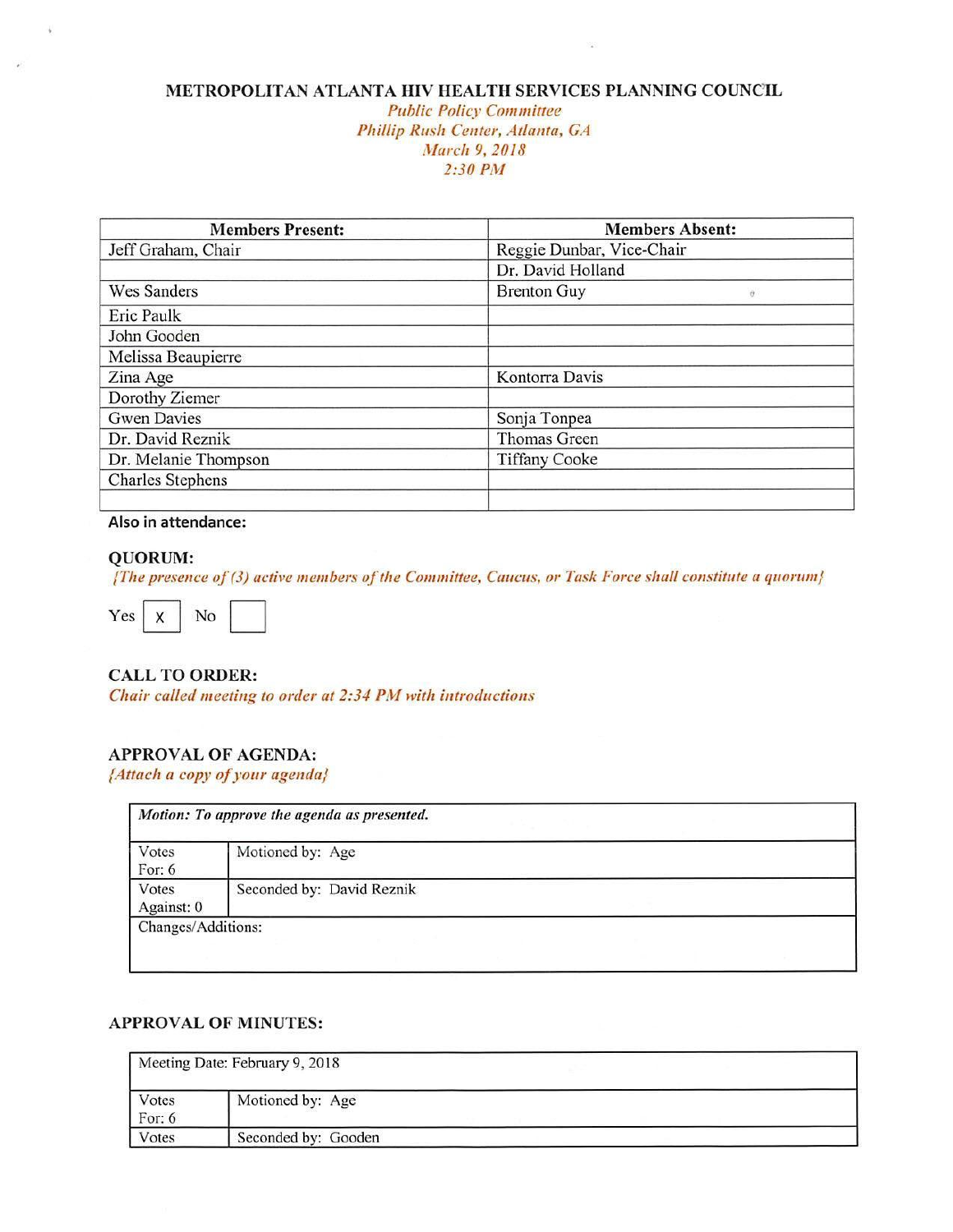Corrections:

# AGENDA ITEM # 3 AGENDA ITEM: Federal Issues Update

*{Insert Agenda* Number *and Item, ex. A. B. C., I. II. III., l. 2. 3. -* Indicate *"Old" or* "New" Business with a check mark}}

| <b>Brief Summary of Discussion:</b><br>Chair distributed FY19 budget community request around HIV/AIDS. For now we're still<br>expecting to see CRs from Congress. HRSA has done preliminary awards, Atlanta EMA<br>did receive an increase.<br><b>Congressional Factsheets:</b><br>Eric walked through changes already made to this year's factsheets. (See Attachments)<br>Eric will make final changes (MAI and PrEP) to the sheets and distribute to the committee<br>for review next week. Any additional input, direct to Eric or the full committee.<br>Motion: N/A |                        |                              |                  |                 |
|----------------------------------------------------------------------------------------------------------------------------------------------------------------------------------------------------------------------------------------------------------------------------------------------------------------------------------------------------------------------------------------------------------------------------------------------------------------------------------------------------------------------------------------------------------------------------|------------------------|------------------------------|------------------|-----------------|
| Action to be taken:                                                                                                                                                                                                                                                                                                                                                                                                                                                                                                                                                        |                        |                              |                  |                 |
| # of Votes<br>For:                                                                                                                                                                                                                                                                                                                                                                                                                                                                                                                                                         | # of Votes<br>Against: | Motioned By:<br>Seconded By: | Motion<br>Passes | Motion<br>Fails |

# AGENDA ITEM # \_4\_ AGENDA ITEM: \_State Issues Update

[Insert *Agenda Number and Item, ex . .4. B. C., I. ll. Ill., J. 2. 3. - Indicate* "Old" *or "New" Business*  with *a check* mark}}

| <b>Brief Summary of Discussion:</b>                                                                                                                                                       | Old<br><b>Business</b> |
|-------------------------------------------------------------------------------------------------------------------------------------------------------------------------------------------|------------------------|
| HB 737: Court ordered blood testing in cases of occupational exposure of public servants.<br>This bill is dead (didn't make it out by cross-over day), but has morphed into a call via HR | $\mathbf{x}$           |
| 1321 for a Study Committee for other ways to accomplish the goal of protecting public<br>servants.                                                                                        |                        |
| HB 755: PrEP Pilot program, did not cross over.                                                                                                                                           |                        |
| Some movement on Surprise Billing legislation. Visit Georgians for a Health Future<br>website for updates if interested.                                                                  |                        |
| LGBT Adoption ban that passed the Senate: we're hopeful there won't be serious<br>movement in the house. Maybe a sub-committee hearing.                                                   |                        |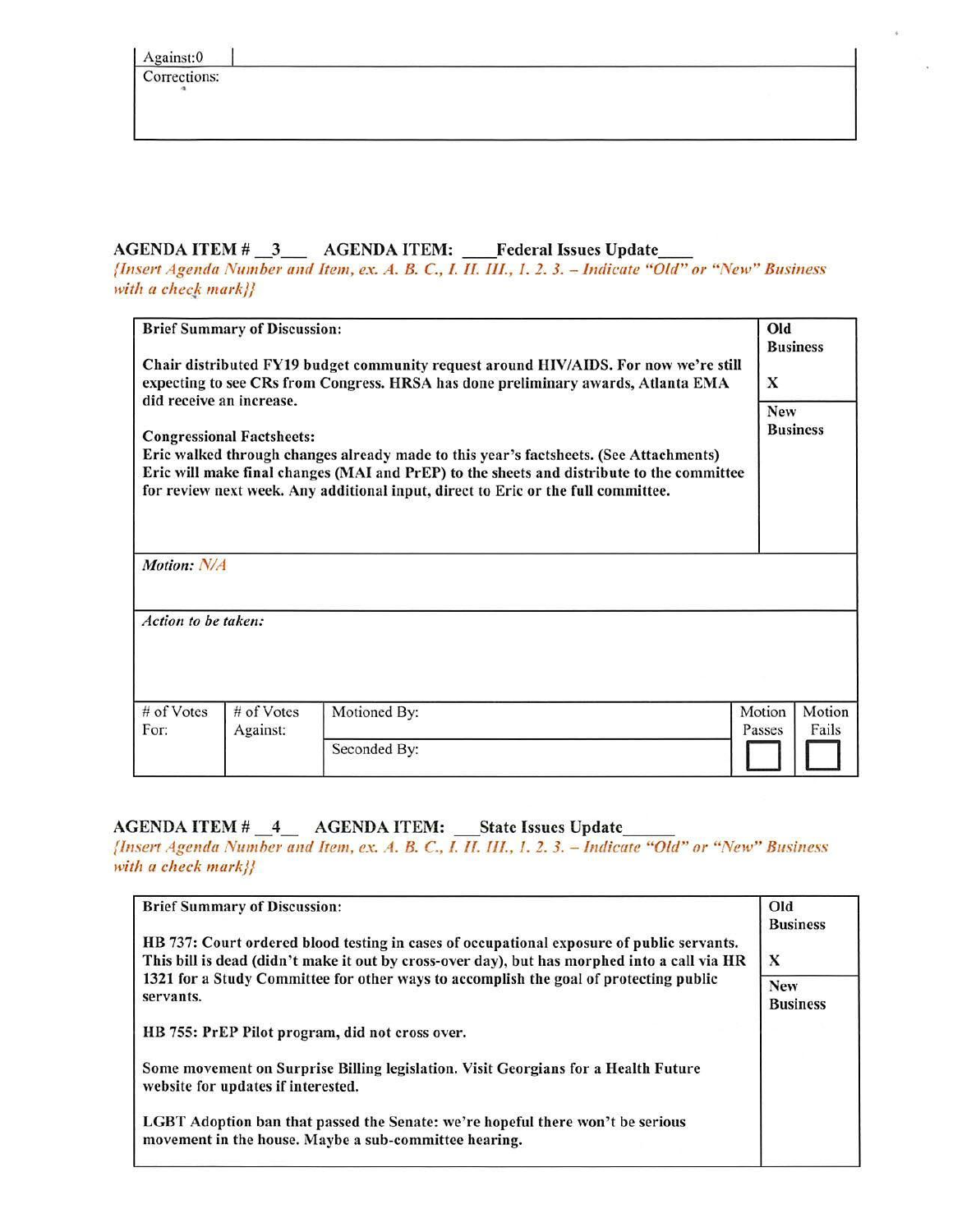|                     |                          | Hate Crimes legislation has passed House Judiciary Cmte yesterday in SB 373. Language is<br>not ideal, but we've been assured that both sexual orientation and gender identity are<br>protected (actual language: "real or perceived" gender, sexual orientation, and others.) |                  |                 |
|---------------------|--------------------------|--------------------------------------------------------------------------------------------------------------------------------------------------------------------------------------------------------------------------------------------------------------------------------|------------------|-----------------|
| Motion: N/A         |                          |                                                                                                                                                                                                                                                                                |                  |                 |
| Action to be taken: |                          |                                                                                                                                                                                                                                                                                |                  |                 |
| # of Votes<br>For:  | $#$ of Votes<br>Against: | Motioned By:                                                                                                                                                                                                                                                                   | Motion<br>Passes | Motion<br>Fails |
|                     |                          | Seconded By:                                                                                                                                                                                                                                                                   |                  |                 |

# **AGENDA ITEM#** \_5\_ **AGENDA ITEM: \_Housing Issues \_\_**

*{Insert Agenda Number and Item. ex. A. 8. C., 1. 11. Ill., 1. 2. 3. -* Indicate "Old" *or* "New" *Business*  with a check mark}}

| <b>Brief Summary of Discussion:</b><br>Trevor Pearson is wanting to pull together group of consumers for advocacy around HIV<br>housing in City of Atlanta. We're hoping to work with some of the housing providers to<br>have some meetings to come up with a plan of action to present to the mayor. More updates<br>at our next meeting. |                        |              | Old<br><b>Business</b><br>X<br><b>New</b><br><b>Business</b> |                 |
|---------------------------------------------------------------------------------------------------------------------------------------------------------------------------------------------------------------------------------------------------------------------------------------------------------------------------------------------|------------------------|--------------|--------------------------------------------------------------|-----------------|
| Motion: N/A                                                                                                                                                                                                                                                                                                                                 |                        |              |                                                              |                 |
| Action to be taken:                                                                                                                                                                                                                                                                                                                         |                        |              |                                                              |                 |
| # of Votes<br>For:                                                                                                                                                                                                                                                                                                                          | # of Votes<br>Against: | Motioned By: | Motion<br>Passes                                             | Motion<br>Fails |
|                                                                                                                                                                                                                                                                                                                                             |                        | Seconded By: |                                                              |                 |

# AGENDA ITEM # \_\_6 \_\_ AGENDA ITEM: \_\_Other Issues & Announcements

*{Insert Agenda Number and Item, ex. A. B. C.. /. /1. l/1., 1. 2. 3.* <Indicate *"Old" or "New" Business with a check* markj}

| <b>Brief Summary of Discussion:</b> | Old             |
|-------------------------------------|-----------------|
| None.                               | <b>Business</b> |
|                                     | X               |
|                                     | <b>New</b>      |
|                                     | <b>Business</b> |